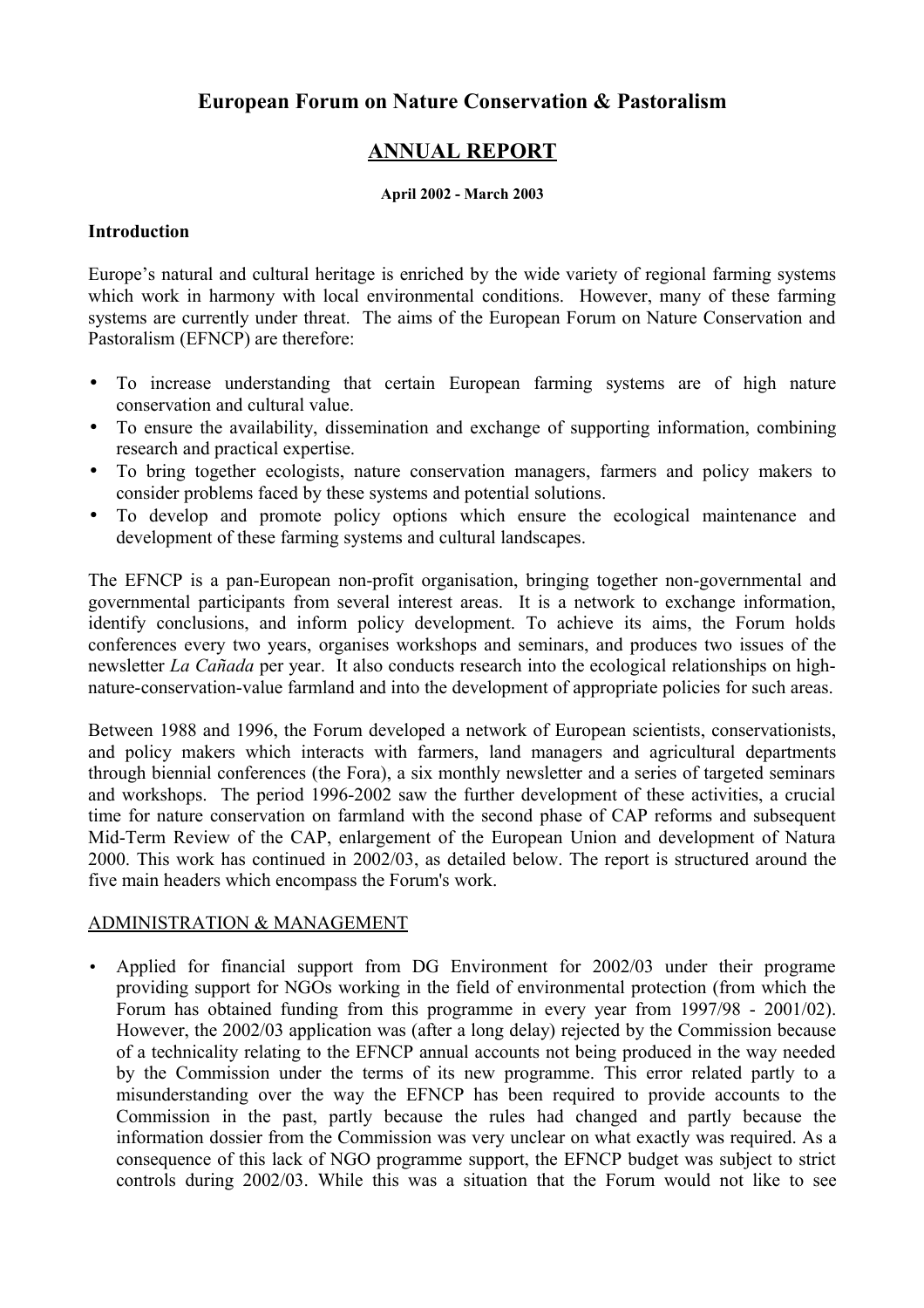repeated, the remaining content of this report serves to indicate that the Forum was still able to achieve much during the year despite not getting the NGO support grant.

- Subsequent to this non-funded year, the Forum has again been successful in obtaining a grant from this DG Environment NGO support programme for 2003/04. Although the overall amount awarded by the Commission for 2003/04 is lower than the Forum applied for, it is nevertheless very welcome. However in a change from previous years, the Commission have awarded the grant with the condition that it represents a maxiumum fixed percentage of only 19.75% of the Forum's overall spend on eligible activities. Hence in order to draw down the full amount of the grant from the Commission, the Forum will have to find over 80% of funding for its activities from elsewhere. As this % level of the grant award is far lower than the Forum was originally anticipating, it means that obtaining such additional funding will be major undertaking during 2003/04.
- In line with EFNCP policy, during 2002/03 the Forum secured an increasing amount of Forum's budget from project-specific activities - as indicated below.
- The Forum has always tried to minimise the proportion of resources put into management and administration. In line with this, the Forum currently relies on input from the network participants, in either a part-funded or voluntary capacity.

## BIENNIAL CONFERENCES

• It was originally intended that the Eighth Meeting of the Forum to be held in Montpellier and the Causses Méridionaux, France would take place in October 2002. However, severe delays in receiving responses to funding applications submitted by the Forum and its French partners in 2002 meant that the decision had to be taken to postpone the meeting until 13-17 September 2003. Hence during 2002/03, the Forum completed arrangements for this meeting in association with SIME, a French NGO and additional funding and support was sought from other interested organisations, both locally at at the EU level. The focus of the meeting will revolve around the environmental and farming system concerns and issues associated with the sheep regime and with approaches to rural development in a High Nature Value area of France.

The 2003 meeting in France will build on the successes of recent Forum meetings adopting a similar structure, especially with regard to incorporating farm visits and discussions into the overall programme. It will focus on the sheep regime and farming systems and the location in southern France provides a good venue for this, because problems faced by sheep producers there are relevant to those in many mountain areas throughout Europe. There will be an opportunity to consider the similarities and differences between the problems of this karst area, the Burren (scene of the last Forum) and other analogous areas of Europe. The French venue will also aid the building of further French-speaking involvement in work of the Forum overall.

The Forum's biennial meetings fulfil a major part of the role as a forum. These review progress on basic scientific work and identify further research needs in order to fulfil the requirements of informing policy development and awareness raising. A further role of main Forum meetings is to use the location to bring into the network a new range of contacts as well as maintaining earlier ones - as well as to see, on the ground, examples of high-nature-value farming systems.

#### RESEARCH

During 2002/03, the Forum completed input to: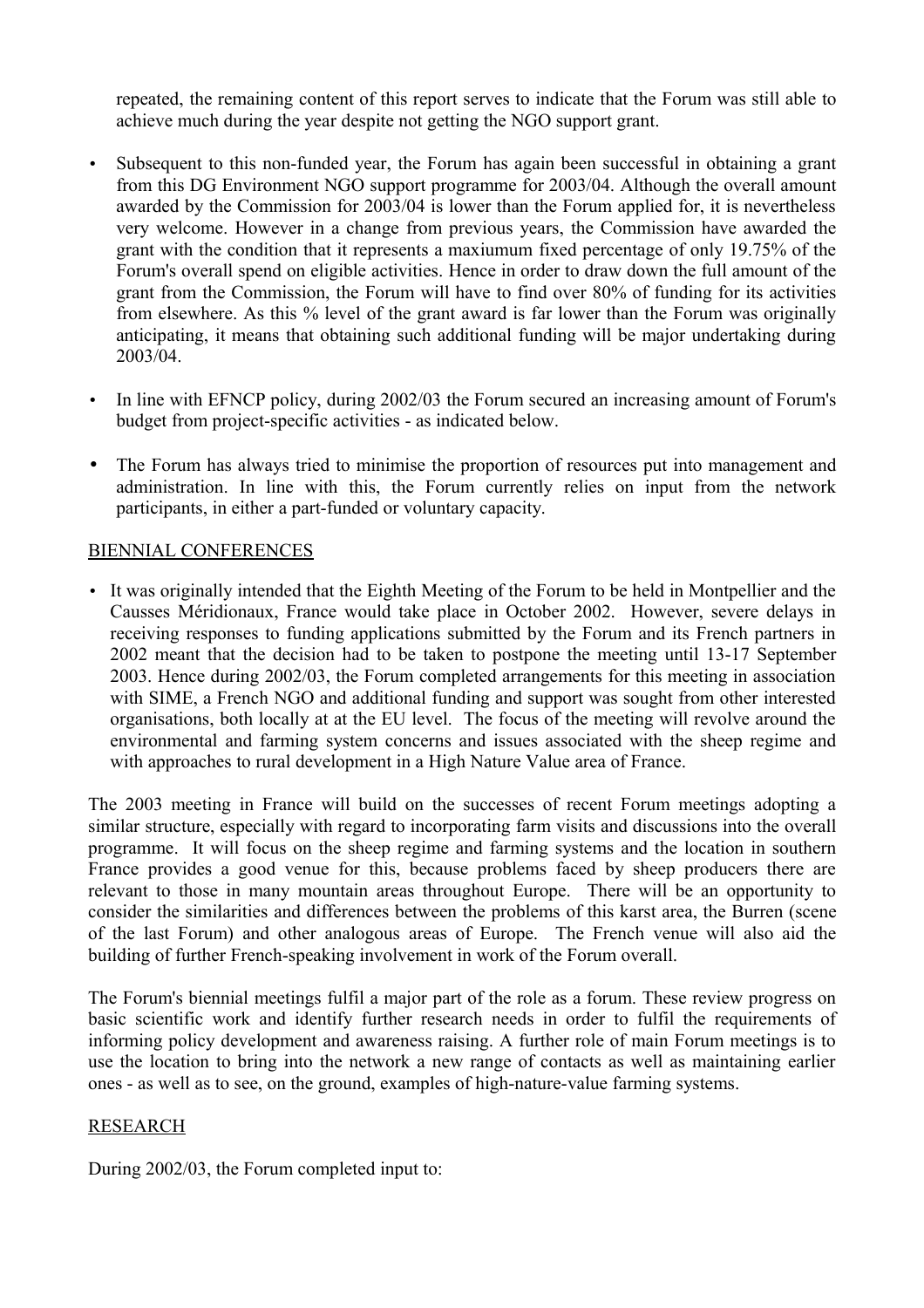• *PASTORAL: the agricultural, ecological and socio-economic importance of free-ranging livestock rearing in Europe*. This Concerted Action was funded under the European Commission's 5th Framework programme and conducted in collaboration with partners from throughout Europe. During the course of the project, the Forum assisted in the organisation, contribution to and dissemination from four workshops: *Extent & Characteristics of Extensive Grazing Systems* (Spain, July 2001), *Impact of Scale & Accession on Biodiversity Value* (Romania, October 2001), *Ecological principles and nature conservation value* (Scotland, June 2002) and *Rural Policies in Europe: Delivering More for Pastoralism?* (France, December 2002)*.* A series of eight Information Notes (see publications section at end of this report) and accompanying video were produced as part of the output from the project and are intended to provide a brief introduction to some of the issues facing pastoralism in Europe today. Further detailed information on the PASTORAL project and European pastoralism can be found at: www.sac.ac.uk/envsci/external/Pastoral/default.htm

New research projects to which the Forum contributed to in 2002/03 include:

- *PAN: Thematic Network on Cultural Landscapes and their Ecosystems.* This Thematic Network is funded under the European Commission's  $5<sup>th</sup>$  Framework programme. The project is coordinated by the University of Bergen and will be conducted in collaboration with partners from throughout Europe. The Forum will assist with the organisation of six workshops over a three period and will contribute to these and help with the dissemination of the outputs. The first meeting of the network is scheduled to take place in Portugal at the end of March 2003. Further information on the project can be found at *http://www.cultland.org/pan*
- *Transhumount: A review of the role of transhumance in mountain ecosystem processes and dynamics* This Accompanying Measure is funded under the European Commission's 5th Framework Programme. The project is coordinated by ALTERRA in the Netherlands and will be conducted in collaboration with a number of partners from throughout Europe. The overall objective of this project is to summarise the current status of transhumance in European mountains and its influence on the component fragile ecosystems. The Forum will assist with the organisation of one workshop and one larger conference and with the production of a book summarising the outcomes of these meetings.
- *Developing a High Nature Value farming area indicator* This project is funded by the European Environment Agency and involved a number of partners from throughout Europe, coordinated by the Danish Centre for Forest, Landscape and Planning. The objective of the project is to develop and test a suite of High Nature Value farming area indicators at EU level and to analyse the possibilities for extending the indicators to all EEA member countries. The Forum will assist with the conceptual development of relevant indicators and with the testing of the relevance of these in a varity of areas throughout Europe.

Much of the research work of the Forum in recent years has revolved around trying to address one issue - the lack of a structured classification, from an environmental perspective, of European farming systems. What is required is a broad typology which can be related to farms - since farms are the units that are the target of policy and through which management decisions are made. Without such a "common currency" it is very difficult to make progress on policy issues regarding farming and the environment, such as maintaining the status quo, environmental cross compliance, environmental enhancement, or appropriate developments. If we do not have a clear idea of whether European pastoral farming can be divided into more or less discrete systems (from our nature conservation perspective), how can we begin to understand (or influence) management which impacts on these systems through incentives to farmers?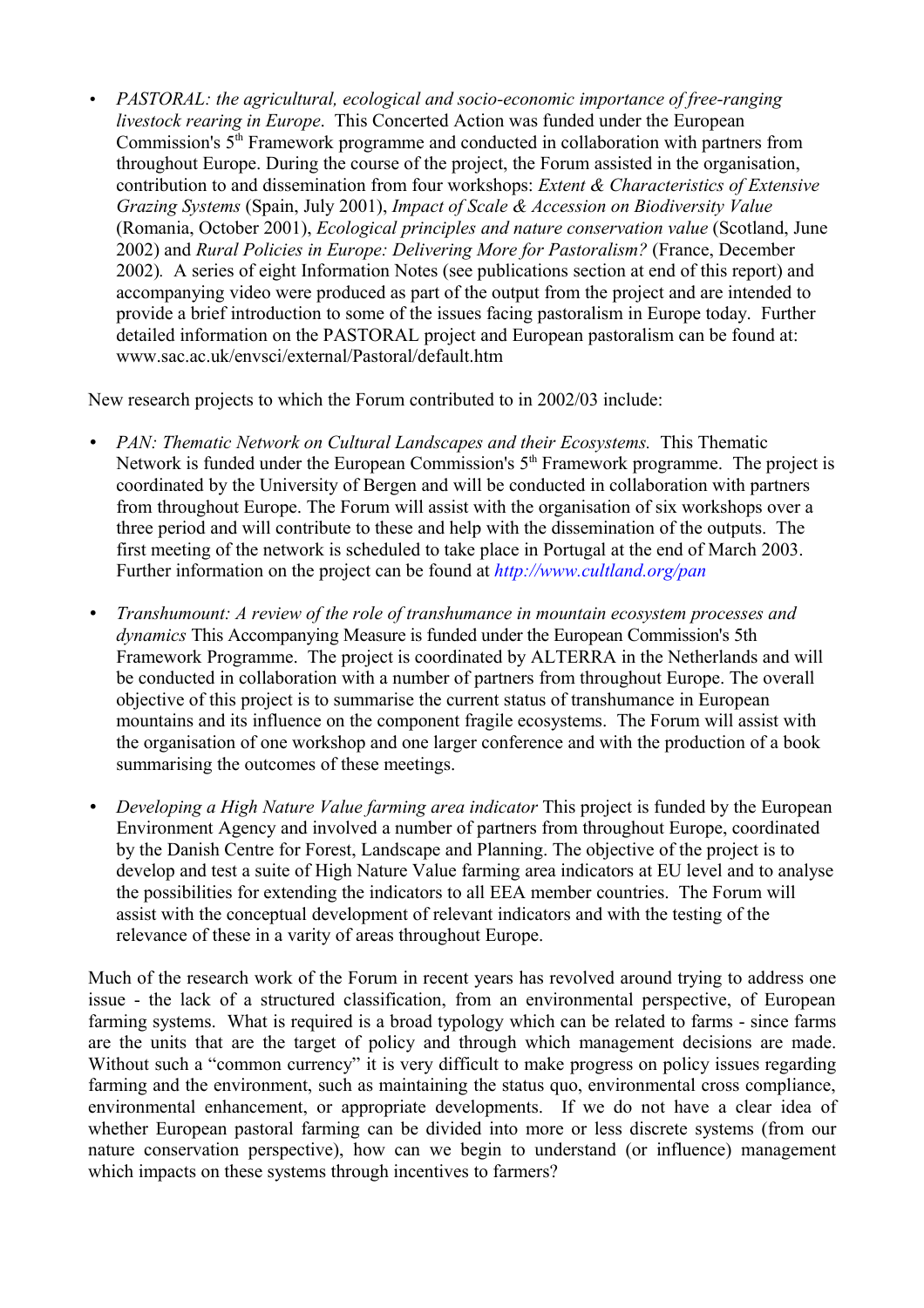## DISSEMINATION

- Produced and distributed issues 16 and 17 of the Forum newsletter *La Cañada*, whose distribution is now 1200 and rising. *La Cañada* is sent to those active in Forum activities, appropriate officials in governments and the Commission, and as part of information provided in response to enquiries about the Forum. It has proven a very effective tool.
- Maintained contacts with a wide variety of interested parties throughout Europe through involvement and representation on other networks (e.g. GAP, Eurosite) and through participation of Forum representatives at a wide variety of meetings, seminars and input to project proposals.
- Maintained a flow of papers and articles for a range of audiences to illustrate the importance of these farming systems (see list at end of this report)
- Continued to develop the Forum site on the internet (http://www.efncp.org). It has been recognised that the Forum website has been rather inactive in recent years and the Forum is currently funding ways of increasing activity and effectiveness of the site.

### ORGANISATION OF SEMINARS & REPRESENTATION ON EC COMMITTEES

- Held a seminar in Brussels on *The use of Area Payments in the EU livestock sectors and the LFAs* (July 2002). This one-day was seminar mainly aimed at European Commission officials and was organised and hosted by EFNCP.
- Held a seminar in Brussels on *The integration of forestry, biodiversity and agricultural concerns on High Nature Vale open grazed land* (February 2003). This one-day was seminar mainly aimed at European Commission officials and was organised by EFNCP with support from DG Agriculture's Information Action programme.
- Contributed to a seminar in Brussels on *Roles and Instruments for the First Pillar of the Common Agricultural Policy* (March 2003) This one-day seminar was organised jointly by WWF European Policy Office, EFNCP and Stichting Natuur en Milieu. It provided an opportunity for experts from a range of interests (economic, farming, environment and national implementation of policy) to present their views interests and concerns on the Commission's proposal to introduce the single payment scheme.
- The Forum is currently preparing two seminar in Brussels in early 2004 aimed at *Exploring the impact of the Mid Term Review (MTR) of Agenda 2000 and Accession on High Nature Value farming systems*. These seminars will be organised by EFNCP with support from DG Agriculture's Information Action programme. There has been strong encouragement from European Commission officials, particularly in DGs Agriculture and Environment, to develop further the successful formula of seminars held in Brussels and elsewhere
- The Forum has continued to have representatives nominated to attend meetings of the Consultative Committees on 'Rural Development', 'Agriculture and Environment' and 'Animal Products' established by DG Agriculture. Following the decision of the Agricultural Commissioner, Dr Fischler, DG Agriculture restructured its consultative committees, with one of the procedural changes being the incorporation of environmental NGOs into many of the committees. Four networks (World Wide Fund for Nature, BirdLife International, European Environment Bureau and the Forum) are working together to provide this input. Regular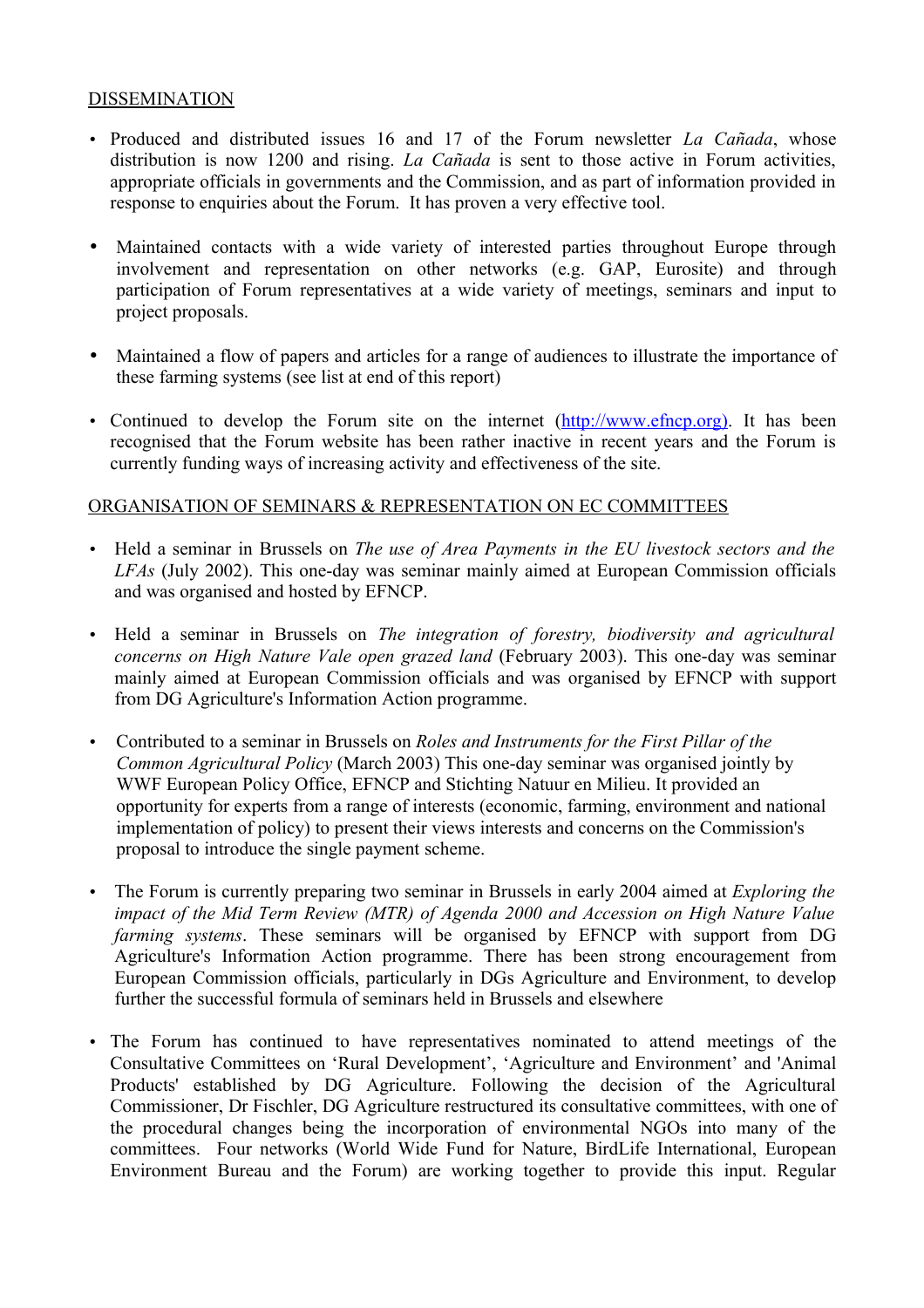cancellation and short-notice rescheduling of these Committees by DG Agricuture has, however, made it difficult for the Forum representatives to attend.

PUBLICATIONS

In addition to the newsletter *La Cañada*, publications arising from the work of the Forum include:

- Beaufoy, G., Guttenstein, E., Bignal, E. & Jones, G. (2003) *2003 Reform of the CAP: A Long Term Perspective for Sustainable Agriculture*. Stichting Natuur en Milieu, WWF and the European Forum on Nature Conservation and Pastoralism.
- Jones, D.G.L., Bignal, E., Lysaght, L., Baldock, D. & Phelan, J. (2003) *A review of the CAP Rural Development Plan 2000-2006: implications for natural heritage*. Dublin, The Heritage Council.
- PASTORAL (2003) *An introduction to European pastoralism.* PASTORAL Project Information Note 1.4 pp.
- PASTORAL (2003) *The need for a typology of European pastoral systems* PASTORAL Project Information Note 2. 5 pp.
- PASTORAL (2003) *The nature of European pastoralism* PASTORAL Project Information Note 3. 6 pp.
- PASTORAL (2003) *Examples of European pastoral systems* PASTORAL Project Information Note 4. 9 pp.
- PASTORAL (2003) *Trends and threats to the viability of European pastoral systems* PASTORAL Project Information Note 5. 6 pp.
- PASTORAL (2003) *Potential policy approaches to support European pastoralism* PASTORAL Project Information Note 6. 5 pp.
- PASTORAL (2003) *Gaps in the understanding of European pastoralism* PASTORAL Project Information Note 7. 5 pp.
- PASTORAL (2003) *European pastoralism: farming with nature* PASTORAL Project Information Note 8. 8 pp.